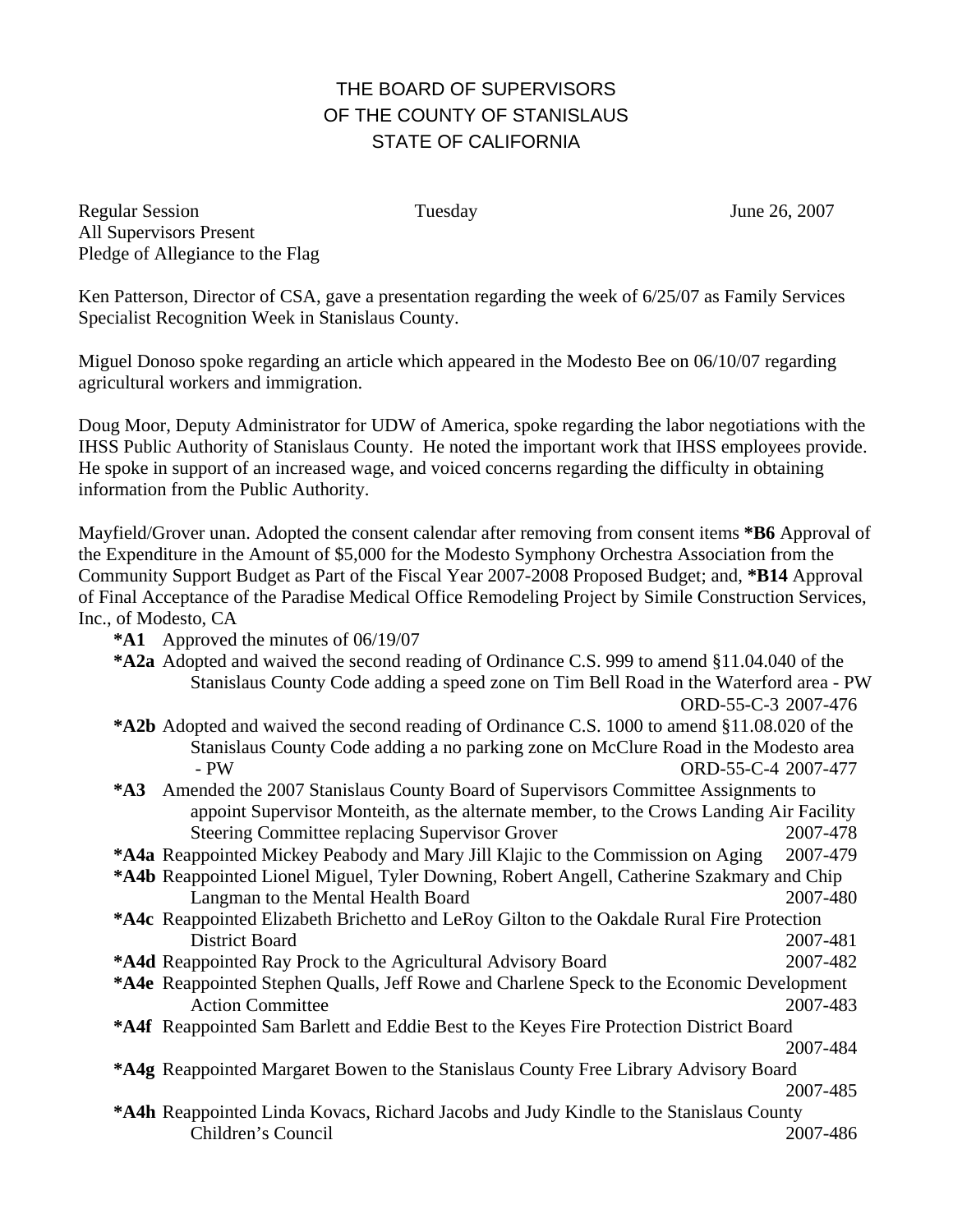|             | <b>*A4i</b> Reappointed Jon Edward Maring and Steve Pedrazzi to the West Stanislaus Fire Protection |                                                                                            |  |
|-------------|-----------------------------------------------------------------------------------------------------|--------------------------------------------------------------------------------------------|--|
|             | District Board                                                                                      | 2007-487                                                                                   |  |
|             | *A4j Reappointed Michael Skinner to the Regional Advisory Committee of the Mountain-Valley          |                                                                                            |  |
|             | <b>Emergency Medical Services Agency</b>                                                            | 2007-488                                                                                   |  |
|             | *A4k Reappointed Richard Rosa to the Stanislaus County Airport Land Use Commission                  |                                                                                            |  |
|             |                                                                                                     | 2007-489                                                                                   |  |
|             | *A4I Reappointed Ron Martin to the Stanislaus County Employees Retirement Board                     | 2007-490                                                                                   |  |
| $*$ A5      | Proclaimed the week of 07/22-28/07 as Probation Services Week                                       | 2007-491                                                                                   |  |
| $*AG$       | Adopted the amendments to the Conflict of Interest Code for the Hughson Unified School              |                                                                                            |  |
|             | District                                                                                            | 2007-492                                                                                   |  |
| *B1         | Approved a resolution to revise the deadline to file appeals for property assessments made          |                                                                                            |  |
|             | outside the regular assessment period – Assessor                                                    | 2007-493                                                                                   |  |
| $*B2$       | Approved CEO-OES to apply for funds available through the FY 2007 Homeland Security                 |                                                                                            |  |
|             | Grant Program; and, approved the Governing Body Resolution – CEO/OES                                | 2007-494                                                                                   |  |
| $*B3$       | Accepted the report of Multi-Department Contracts and Agreements for the period of July             |                                                                                            |  |
|             | 2003 through June $2006 - GSA$                                                                      | 2007-495                                                                                   |  |
| $*B4$       | Approved final acceptance of the Clerk-Recorder Tenant Improvements by Barham, Inc., of             |                                                                                            |  |
|             | Ceres, CA; authorized the Project Manager, on behalf of the Board as the awarding                   |                                                                                            |  |
|             | authority, to sign and record the Notice of Completion and complete closeout activities,            |                                                                                            |  |
|             | including release of retention; and, authorized the Auditor-Controller to transfer the              |                                                                                            |  |
|             | balance of project fund to the Plant Acquisition budget once the close out of the project has       |                                                                                            |  |
|             | been completed – CEO                                                                                | 2007-496                                                                                   |  |
| $*B5$       | Authorized the Chief Probation Officer to enter into agreements with Modesto City Schools           |                                                                                            |  |
|             | and Riverbank Unified School District to provide prevention and intervention services;              |                                                                                            |  |
|             | directed the Auditor-Controller to increase the appropriations and estimated revenue in the         |                                                                                            |  |
|             | amount of \$103,926 as detailed in the Budget Journal Form; and, amended the Salary and             |                                                                                            |  |
|             | Position Allocation Resolution to add one Deputy Probation Officer to Casework Services             |                                                                                            |  |
|             | - Probation                                                                                         | 2007-497                                                                                   |  |
| $*{\bf B7}$ |                                                                                                     | Approved the provisions contained within the tentative labor agreement reached between the |  |
|             | County and the Committee of Interns and Residents (CIR) representing the Resident                   |                                                                                            |  |
|             | Physician Bargaining Unit; amended the Salary and Position Allocation Resolution to                 |                                                                                            |  |
|             | reflect the changes included in the tentative agreement; and, authorized the Chairman of            |                                                                                            |  |
|             | the Board and all parties to sign the agreement $-$ CEO                                             | 2007-498                                                                                   |  |
| $*B8$       | Approved the provisions contained within the tentative labor agreement between the County           |                                                                                            |  |
|             | and the Stanislaus County Group Supervisors' Association representing the Group                     |                                                                                            |  |
|             | Supervisors' Bargaining Unit; amended the Salary and Position Allocation Resolution to              |                                                                                            |  |
|             | reflect the changes included in the tentative agreement; authorized the Chairman of the             |                                                                                            |  |
|             | Board and all parties to sign the agreement; and, corrected a clerical error located in the         |                                                                                            |  |
|             | second paragraph under Shift Differential on page 3 of the staff report to read as follows:         |                                                                                            |  |
|             | "Changed eligibility to earn 7.5% shift differential from a majority of the work hours              |                                                                                            |  |
|             | between 11:00 p.m. and 7:00 a.m. to 50% or more of the hours worked between 11:00 p.m.              |                                                                                            |  |
|             | and $7:00$ a.m." $-$ CEO                                                                            | 2007-499                                                                                   |  |
| *B9         | Authorized the CEO and the Auditor-Controller prior to year-end, to transfer existing               |                                                                                            |  |
|             | appropriations in the County Match budget previously allocated to the District Attorney             |                                                                                            |  |

appropriations in the County Match budget previously allocated to the District Attorney Vertical Prosecution Budget to the Real Estate Fraud Budget in an amount up to \$4,700 to provide sufficient revenue for this program to ensure it ends the year in a positive position; authorized the CEO and the Auditor-Controller prior to year-end to increase appropriations and estimated revenue in the Victim Services budget in an amount up to \$4,000 and the Victims Compensation budget up to \$3,000 through a transfer of existing appropriations in the County Match budget from the funds previously allocated to the District Attorney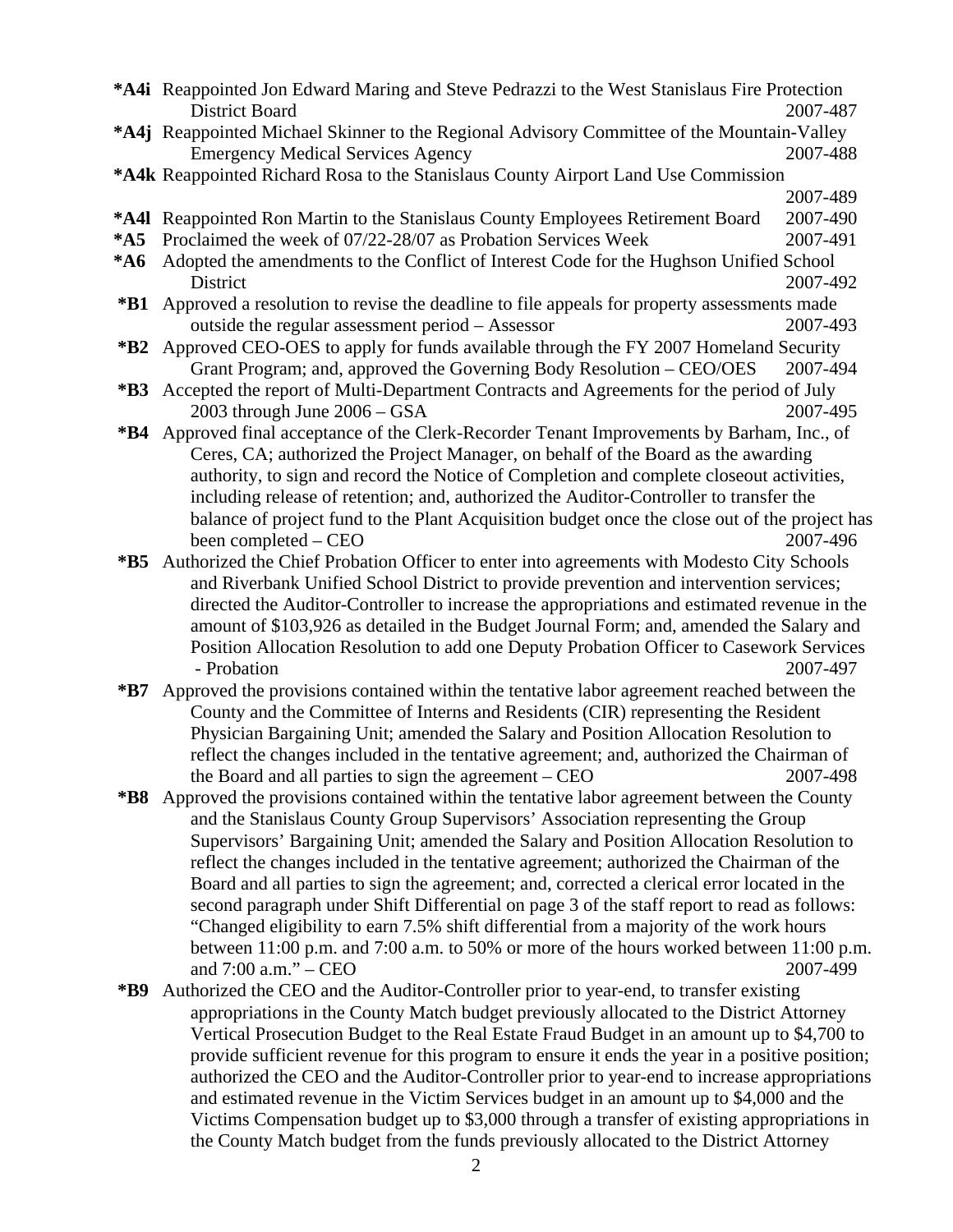Vertical Prosecution Budget; and, authorized the CEO and the Auditor-Controller to increase appropriations in the DA's Criminal Budget at year-end funded through a reduction to the County Match Budget contribution for the Vertical Prosecution Program up to an additional \$33,700 – DA 2007-500

- **\*B10** Approved the change in hours of operation of the HSA's Outpatient Pharmacy at 830 Scenic Drive in Modesto; and, authorized the Managing Director of HSA, or her Designee, to carry out the operational activities to implement the change in hours effective on or about 07/07/07 – HSA 2007-501
- **\*B11** Approved the MOU between HSA and the HSA Foundation to provide naming opportunities to support a fund raising campaign for the benefit of the Family Medicine Residency Program; and, authorized the Managing Director of HSA, or her Designee, to sign the MOU and any amendments thereafter – HSA 2007-502
- **\*B12** Authorized the HSA to expand the contract with Atlas Public Health to provide additional Health Insurance Portability and Accountability Act (HIPAA) compliancy requirements to the computerized integrated Public Health System; and, authorized the Managing Director of HSA, or her Designee, to sign an expanded contract with Atlas Public Health – HSA 2007-503
- **\*B13** Authorized the Director of Parks and Recreation to sign enter into a Reimbursable Services Agency Agreement with the CHP and required documentation from the California Highway Patrol to provide traffic control for the July 4th Twelfth Annual Fireworks Event on 07/04/07, at Woodward Reservoir Regional Park - Parks and Recreation 2007-504
- **\*B15** Accepted the Stanislaus County Treasury Pool's May 2007 Monthly Investment Report as prepared by the Stanislaus County Treasurer-Tax Collector's Office and reviewed for conformity with the Stanislaus County Treasury Pool Investment Policy by the Treasurer-Tax Collector and distributed to the Stanislaus County Treasury Pool Oversight Committee; and, authorized the Chairman to sign on behalf of the Board of Supervisors that the report has been reviewed and accepted  $-\text{T/TC}$  2007-505
- **\*C1** Finds that all subdivision improvements for Bonita Ranch Unit 3 subdivision by the Subdivision Improvement Agreement, executed by Bright Development and the Stanislaus County Board of Supervisors on 05/16/06, have been constructed to the satisfaction of Stanislaus County; finds that said agreement was recorded on 05/19/06, as Document No. 2006-0076094-00, and filed with the Stanislaus County Clerk Recorder's Office; accepted all streets, avenues, roads, and the drainage system within Bonita Ranch Unit 3 subdivision for maintenance by Stanislaus County; pursuant to §66499.7(a) of the Subdivision Map Act, authorized the release of Performance Bond No. 0418278, issued by International Insurance Company in the amount of \$501,451.41 for faithful performance of the Subdivision Improvement Agreement; pursuant to §66499.7(b) of the Subdivision Map Act, upon receipt of a Mechanic's Lien Guarantee, authorized the release of Labor and Materials Bond No. 0418278, issued by International Insurance Company in the amount of \$501,451.41 for payment of labor and materials; and, the Mechanic's Lien Guarantee must be dated a minimum of 61 days after the filing of the appropriate notice of completion; be in the amount of \$501,451.41; and, be prepared by a title company, be to the benefit of Stanislaus County, and state that there are no liens of record – PW 2007-506
- **\*C2** Adopted plans and specifications for the Fink Road Landfill Fence Replacement project; approved the bid opening date and time for 8/8/07, at 2:00 p.m.; directed the Clerk of the Board to publish notice inviting bids for the project as required by law; set 8/8/07 prior to 2:00 p.m., as the deadline for submission of bids; and, directed the Public Works Department staff to mail notice inviting bids to trade journals as required by law – PW 2007-507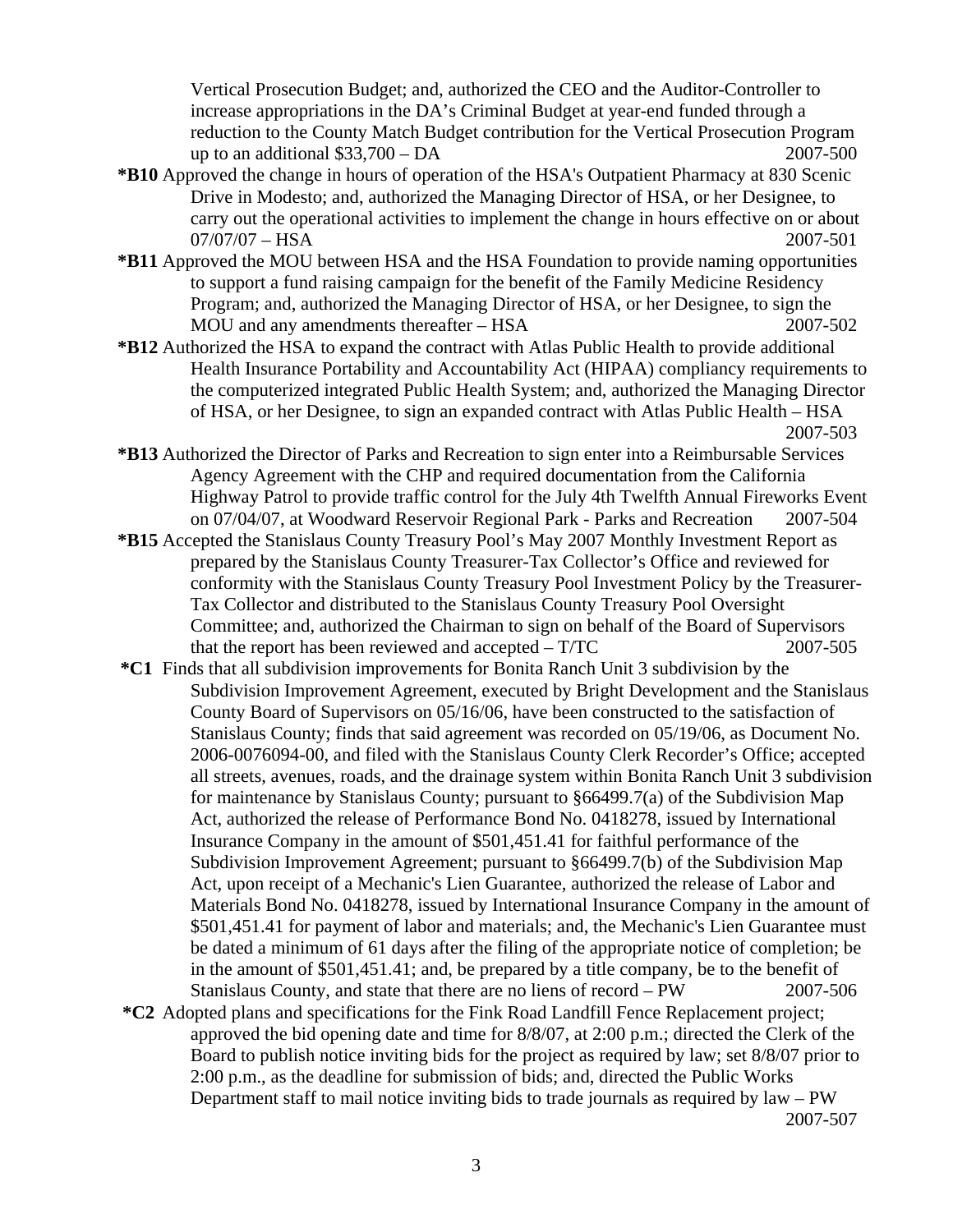- **\*C3** Pursuant to the Street and Highway Codes §8331, 8334 and 8335: finds, based on the reasons stated in this report, that the southern half of the easterly end of 3rd Street, in the town of Empire is not required for street and highway purposes; finds there are no in-place public utility facilities that are in the abandonment area that will be affected by the abandonment; and, adopted a resolution vacating the southern 37' feet of 3rd Street, West of the A.T. & S.F. Railroad described therein – PW 2007-508
- **\*C4** Approved the Cooperative Agreement for the McHenry Avenue and Stanislaus River Bridge (38C-032) Replacement Project, between the Counties of Stanislaus and San Joaquin; authorized the Chairman to execute the agreement; directed the Auditor-Controller to increase appropriations and estimated revenue by \$370,000 in the project account per the financial sheet; and, directed the Auditor-Controller to issue a warrant in the amount of \$62,040.45 to San Joaquin County for reimbursement on services provided for this project - PW 2007-509
- **\*C5** Accepted the Summary Report for Sperry Avenue Improvements Phase One, Utility Undergrounding; directed the GSA Director/Purchasing Agent to increase the contract amount with Teichert & Son, Inc., in the amount of \$61,211.75; and, directed the Auditor-Controller to increase appropriations and estimated revenue in the project account per the financial transaction sheet – PW 2007-510
- **\*D1** Received and adopted the Stanislaus Housing and Support Services Collaborative "10-Year Plan to End Long-Term Homelessness" – Planning 2007-511

Grover/Monteith (4-0)(DeMartini abstained) **\*B6** Approved the expenditure of \$5,000 for the Modesto Symphony Orchestra Association from the Community Support Budget as part of the FY 2007-2008 Proposed Budget – CEO 2007-512

Mayfield/Monteith (4-0)(Grover abstained) **\*B14** Approved final completion and acceptance of the Paradise Medical Office Remodeling Project; approved the final contract with Simile Construction Services, Inc., of Modesto, California as follows: the original contract cost of \$423,311, total change orders in the amount of \$42,465 for a final contract cost of \$465,776; and, authorized the Project Manager, on behalf of the Board of Supervisors as the awarding authority, to sign the completion documents, record the Notice of Completion, release retention and process all remaining closeout activities for the contracts – CEO 2007-513

Grover/DeMartini unan. **9:20am** Approved the proposed increases in the AB939 and Household Hazardous Waste Program Fees at the Stanislaus Resource Recovery Facility 2007-518

DeMartini/Grover unan. **9:25am** Based upon testimony received, board comments, and staff report, the Board upheld the Planning Commission's decision and **denied** the appeal of the Planning Commission's decision to deny Variance Application No. 2006-03 and Lot Line Adjustment Application No. 2006-47, Hardister, for the reasons set forth on pages 5 and 6 of the Planning Commission Staff Report as follows: 1) The applicant has failed to provide sufficient evidence required to support the findings for approval of the variance; 2) The only justification for the lot line adjustment and variance provided by the applicant would be to align parcel boundaries to allow for residential development on the higher ground overlooking Orange Blossom Road. There are no agricultural reasons for adjusting the parcel boundaries as proposed; 3) Approving the Variance would result in encroachment of additional residential development into an existing viable grazing parcel in the A-2-40 zoning district. One of the existing parcels (2.7 acres) is currently allowed a single house, the 0.05 acre parcel cannot be built upon, and the 608.75 acre parcel is allowed 2 houses. The current configuration of the parcels allows for three residences. With approval of the application as proposed, each 5 acre parcel would be allowed a single residence, and the 603 acre parcel would still be allowed two residences, for a total of four residences.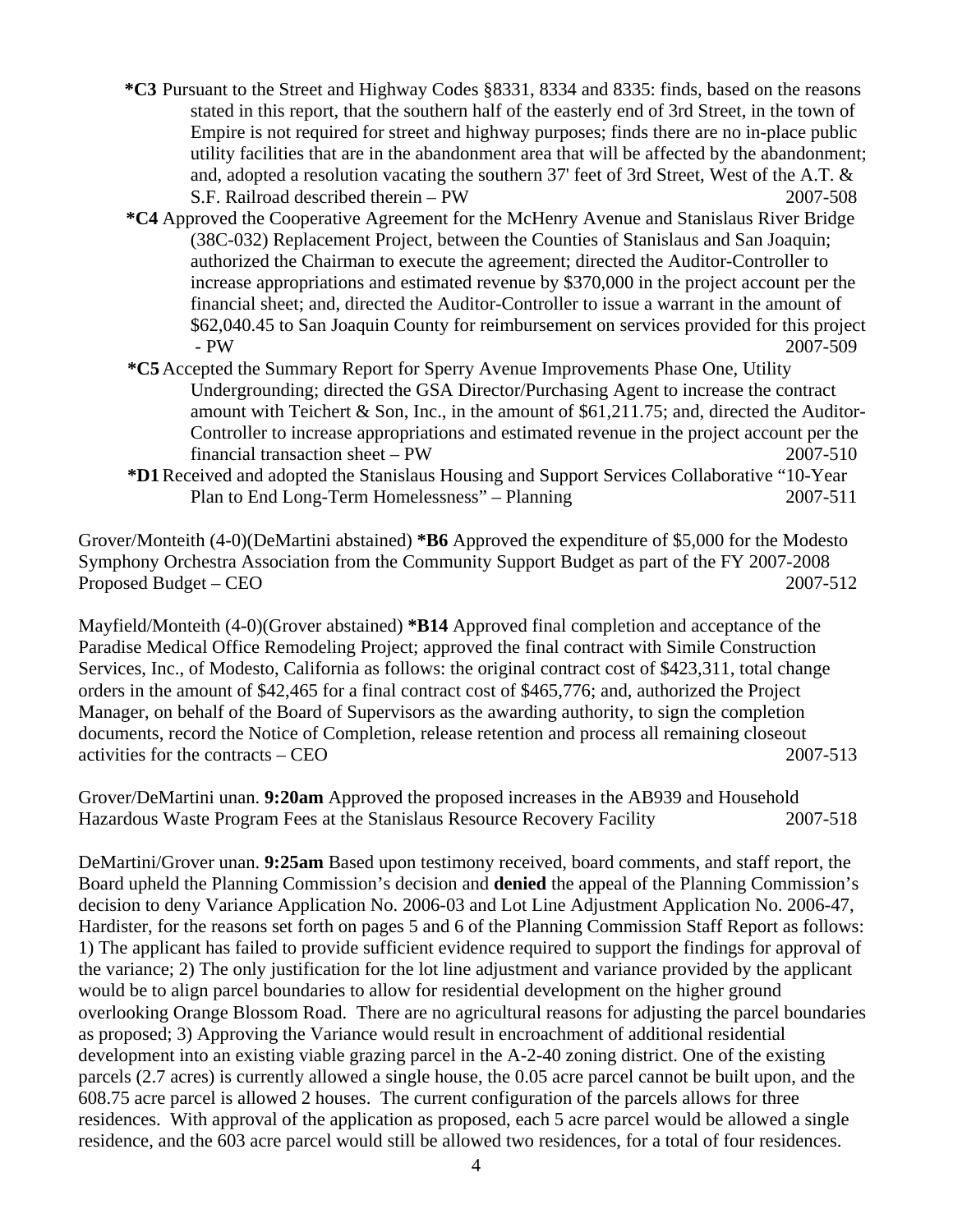Two additional residences would be allowed to be constructed in the A-2-40 zone, and would encroach upon viable grazing land rather than in an area identified as suitable for smaller parcels; 4) A Lot Line Adjustment, approved in 2003, re-aligned one of the existing parcels (2.7 acres) specifically to allow for development of the parcel and an adjacent 2.8 acre parcel to the east - both with access off of Orange Blossom Road. The Adjustment was approved assuming that the site could be and would be built upon with the current configuration consistent with the A-2-5 zone; 5) Staff believes that approval of the Variance would provide a special privilege for this landowner as both existing parcels are in the exact configuration they were in when the applicant purchased the property in 2006. (The zoning is the same, and the ability to construct or build improvements is the same.); 6) The size, topography and location of the properties are the same as they were when purchased, and no substantial property rights enjoyed by other properties in the vicinity and under the same A-2-5 zoning classification are being deprived. The existing 2.7 acre parcel can be built upon similar to others in the area, and other 0.05 acre parcels zoned A-2-5 (or A-2-3, A-2-10, A-2-20, A-2-40, or A-2-160), if there are any, would likely not be able to be built upon either and would be limited in their development possibilities. The existing property rights that existed in 2006 when the parcels were purchased are preserved, and a variance is not necessary for the preservation or enjoyment of those rights; and, 7) The Tulloch Lateral is owned in fee title by the Oakdale Irrigation District (OID) and bisects the two proposed smaller parcels. Portions of each parcel would be located both to the north and to the south of the separate OID Tulloch Lateral parcel. Although OID in their letter dated 03/19/07 has no objections to the lot line adjustment, Staff is not in the habit of approving lot line adjustments that result in parcels bisected by other fee title parcels, and does not recommend doing so in this case – Planning 2007-519

### **Recessed to sit as the Stanislaus County Redevelopment Agency at 10:12 a.m.**

Grover/Monteith unan. **9:30am** Approved the consent calendar

- **9:30am** \***III-A** Approved the minutes of 5/15/07
- **9:30am** \***VI-A** Approved the Agreement with the Housing Authority of Stanislaus County to continue the Sewer Connection Program; authorized the allocation of \$290,000 from prior year Housing Set-Aside fund and \$50,000 from the FY 2007-08 Budget; and, authorized the Executive Director to sign and negotiate on behalf of the Agency 2007-520
- **9:30am \*VI-B** Approved the Agreement with the Housing Authority of Stanislaus County to continue the Major Home Repair Program; authorized the reallocation of the balance of \$44,500 of unexpended funds from the FY 2006-07 contract and \$50,000 from the FY 2007-08 Budget to the Major Home Repair Program; and, authorized the Executive Director to sign and negotiate on behalf of the Agency 2007-521
- **9:30am \*VI-C** Approved the Agreement with the Housing Authority of Stanislaus County to continue the Minor Home Repair Program; authorized the allocation of \$50,000 of Housing Set-Aside funds from FY 2007-08 Budget to continue the Minor Home Repair Program; and, authorized the Executive Director to sign and negotiate on behalf of the Agency 2007-522

**9:30am IV-A** Acknowledged receipt of correspondence dated 6/14/07 from Nancy C. Miller, Miller, Owen & Trost regarding their new hourly rates for legal services

Mayfield/Grover unan. **9:30am VI-D** Approved the MOU between the Keyes Community Services District and the Agency regarding the relocation of sanitary sewer and water lines as part of the Agency's Keyes Improvement Project; accepted \$879,200 from the Keyes Community Services District for the proposed additional work to the Keyes Storm Drain Project; and authorized the Executive Director to sign and negotiate on behalf of the Agency 2007-523

#### **Reconvened as the Stanislaus County Board of Supervisors at 10:15 a.m.**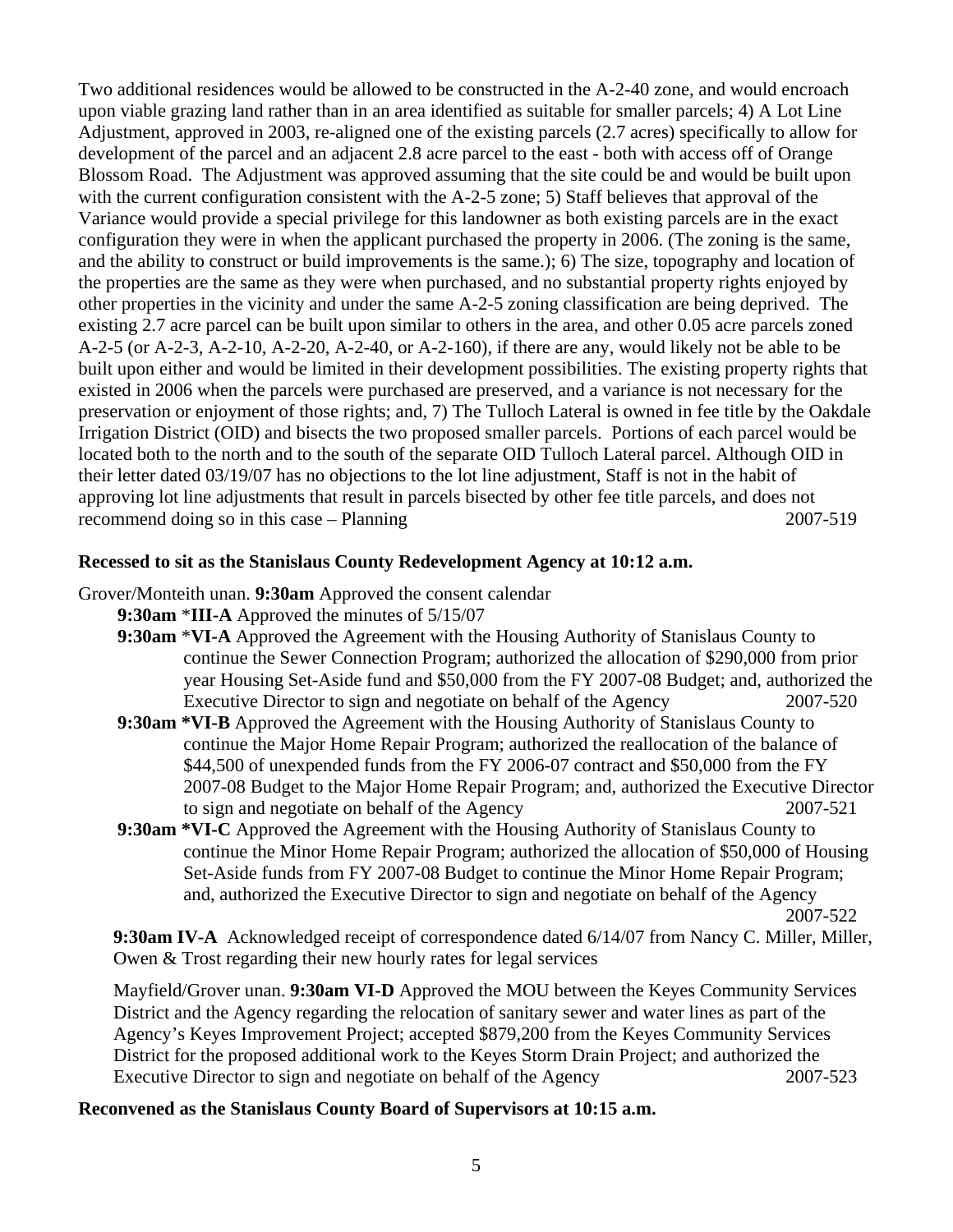Mayfield/Grover unan. **B16** Adopted the Stanislaus County's Final Capital Improvement Plan for FY 2006-2007 – CEO 2007-514

Grover/Mayfield unan. **B17** Adopted Stanislaus County's Debt Capacity Review; and, directed County staff to prepare future borrowings consistent with the economic and financial factors identified in the Debt Capacity Review – CEO 2007-515

## **Recessed at 10:51 a.m.**

## **Reconvened at 11:01 a.m.**

Mayfield/Grover unan. **B18** Accepted the Jail Needs Assessment and Public Safety Services Master Plan for the Sheriff's Public Safety Center and Coroner Facilities and other Public Safety Facilities; authorized the staff to develop an overall implementation strategy which will include the development of phasing options, funding options, and professional programming services; and, authorized the use of professional services to assist the staff to update the Report on the Stanislaus County Juvenile Justice System for juvenile detention facility needs – CEO 2007-516

Grover/Mayfield unan. **B19** Approved actions to fund the operating deficit in the 2006-2007 HSA Clinics and Ancillary Services budget; authorized the undesignation of funds for the HSA Strategic Plan to be transferred to the HSA Clinics and Ancillary Services budget unit; authorized the undesignation of funds from the Tobacco Settlement Fund to be transferred to the HSA Clinics and Ancillary Services budget unit; authorized the undesignation of funds from the Public Health Special Revenue Fund balance to be transferred to the HSA Clinics and Ancillary Services budget unit; authorized the Auditor-Controller to make the necessary budget changes as described in the report; and, authorized the CEO and the Auditor-Controller to take all necessary actions to ensure the 2006-2007 Clinics and Ancillary Services budget closes in a positive fiscal position – CEO 2007-517

**Corr 1** Referred to the CEO and BHRS, a portion of the 2007 Civil Grand Jury Report regarding the Stanislaus County Office of Public Guardian. M-39-K-4

**Corr 2** Referred to Planning and Community Development, a letter from the City of Hughson regarding the newly approved and adopted 2007 amendment to the Redevelopment Plan to the Hughson Redevelopment Project.

**Corr 3** Acknowledged receipt of claims and referred to the CEO-Risk Management Division the following claims: Juan Orozo Gabriel; Charles Anderson, Froylan Blanco, and, Alexander B. McKeon.

Supervisor DeMartini spoke regarding the Retirement Board investments and reported that the Retirement Board balance is \$1,463 million. He gave an update regarding AB 844 Berryhill concerning junk dealers and recyclers, and explained the need for all the cities within Stanislaus County to adopt an ordinance regarding this issue before January 2008.

Supervisor Grover asked that an agenda item be brought before the Board formally requesting that the cities adopt a junk dealer ordinance. CEO Robinson responded that he would bring an item before the board regarding this issue at the next Board meeting.

Adjourned to closed session at 12:01 p.m. for conference with Real Property Negotiator: Property: Stanislaus Behavioral Health Center, 1501 Claus Rd., Modesto; Negotiating Parties: County (Richard